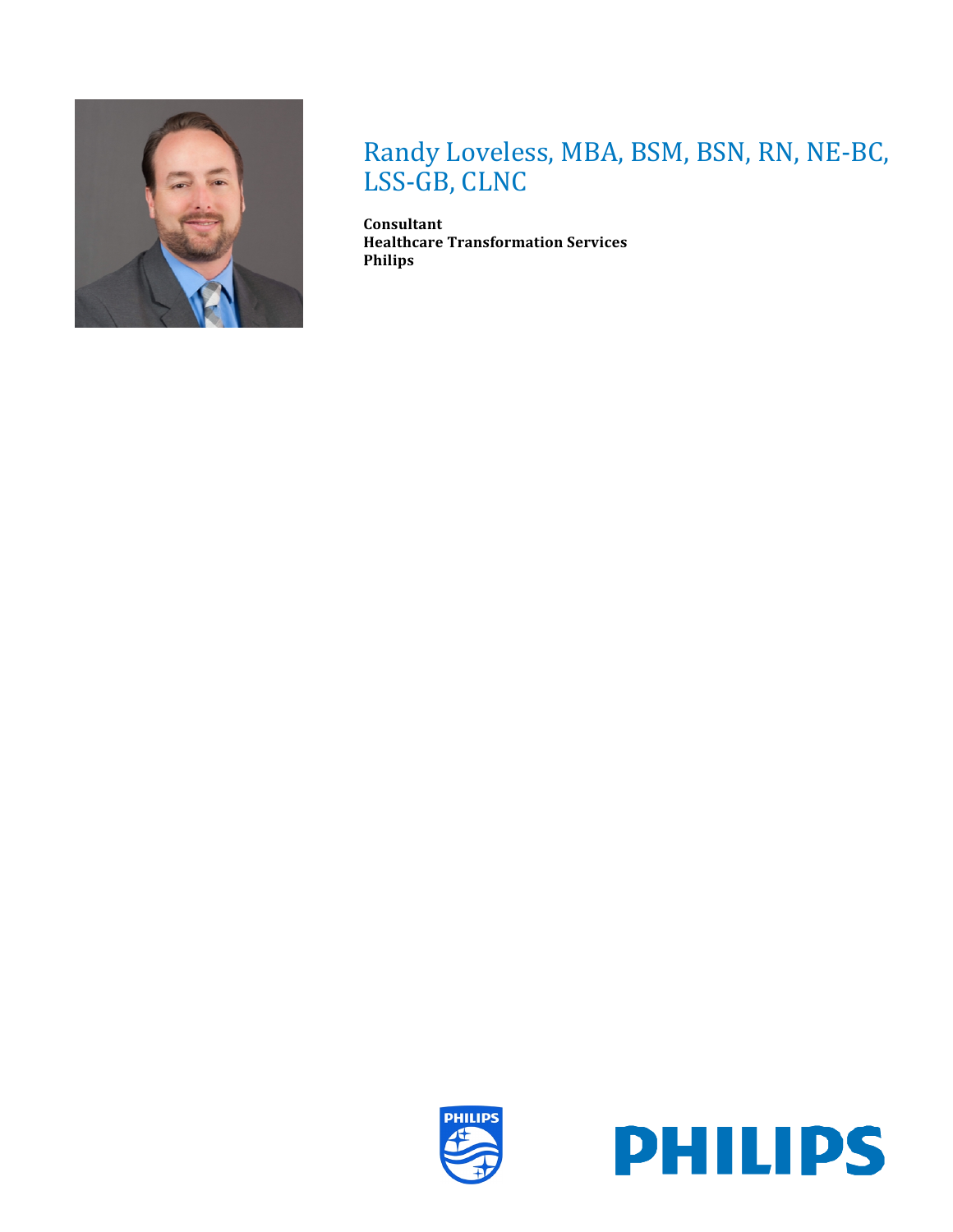Mr. Loveless is a consultant for the Healthcare Transformation Services business within Philips, a consulting practice that helps providers enhance operational performance, provide interim leadership, and enhance the patient experience.

Randy has over 20 years of clinical and leadership experience in healthcare, bringing a wide range of skills and knowledge from hospitals around the nation. His experience ranges from rural community facilities to large, urban Level I trauma centers.

Using concepts adopted through Lean/Six Sigma methodology, proven patient experience philosophies, and established best practices, he has achieved many notable outcomes. Specifically, he has reduced door-to-provider times by up to 48%, decreased patients who leave without being seen by up to 59%, and increased patient experience rankings from the 1st percentile to the 86th percentile. He has also consistently exceeded budgetary goals, ranging from 7.1% to 28.7% favorable chargeable net revenue.

Prior to joining the Philips team, Randy was the Director of Emergency and Respiratory Services at a Level IV community teaching hospital. Previously, he was Director of Emergency and Continuing Care Services at an 80-bed community hospital with an emergency center census of 64,000 with 23 patient care spaces. During his time at this facility, he also served in the role of Interim Assistant Administrator, which included leadership of Pharmacy, Radiology, Laboratory, Physical and Occupational Therapy, and Respiratory Therapy. Previously, Randy was also Director of a Level I trauma center, where he achieved the highest patient experience for that department in over five years while simultaneously completing a multi-million dollar renovation to the emergency center.

Randy is a strong and experienced leader who has achieved exceptional outcomes and repeatable results. As a board certified nurse executive, his success has been accomplished by inspiring teams to work together toward higher goals and by implementing tactics learned through training in Lean/Six Sigma, Studer Group, and the Baldrige Framework. His approach includes problem identification, clear direction and expectations through data analysis, staff education, real time validation, mentorship, and leadership development.

#### **Education**

**Chamberlain University** Saint Louis, Missouri Bachelor of Science in Nursing

**University of Phoenix** Phoenix, Arizona Master of Business Administration

**University of Phoenix** Phoenix, Arizona Bachelor of Science in Management

**Florence/Darlington Technical College** Florence, South Carolina Associate of Science in Nursing

#### **Professional Memberships**

**Member, American Organization of Nurse Executives Member, Emergency Nurses Association Member, American Nurses Association Member, American College of Healthcare Executives Member, Sigma Theta Tau International Honor Society of Nursing**

**Member, National Alliance of Certified Legal Nurse Consultants**